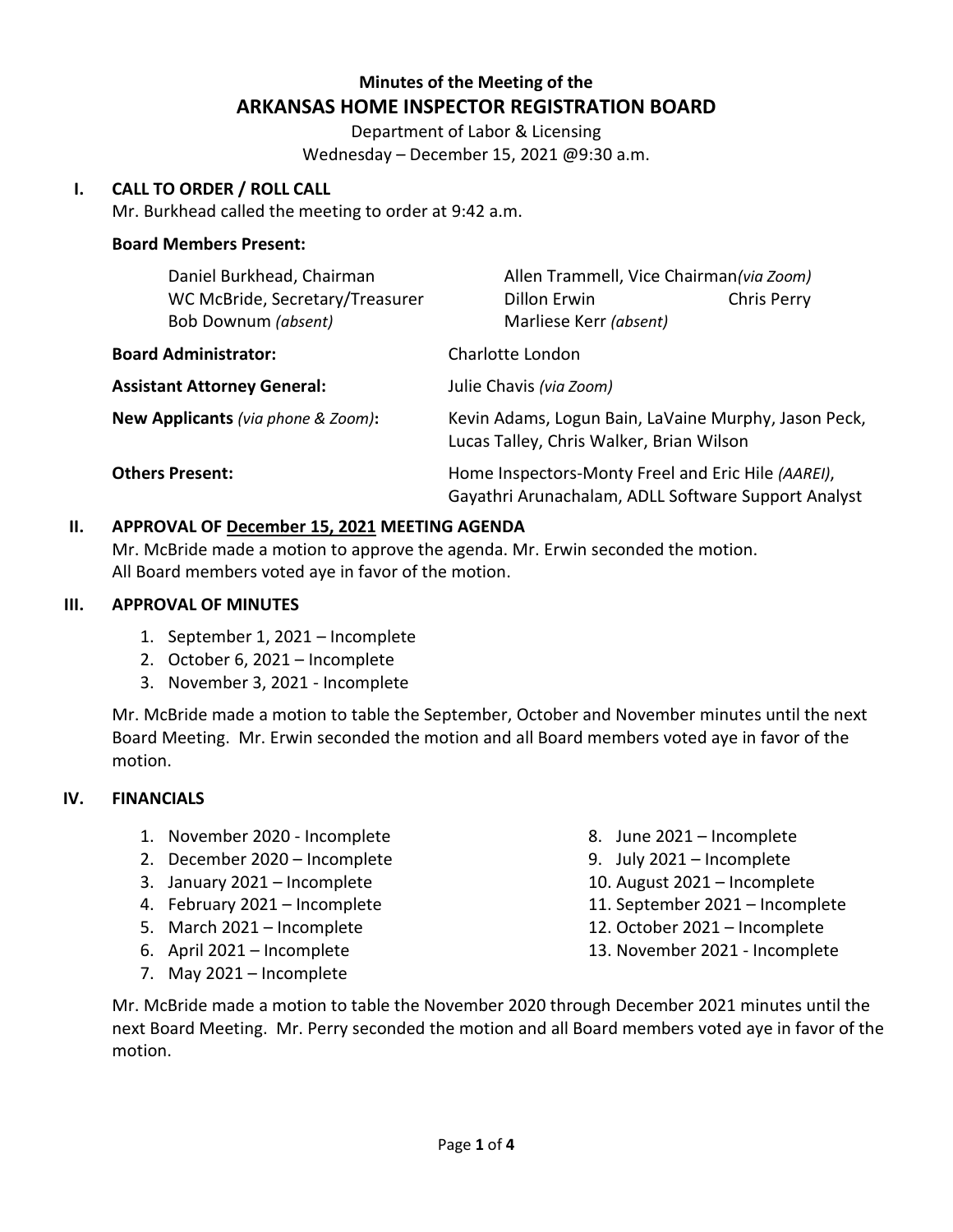## **V. STATUS OF COMPLAINTS / APPEALS / HEARINGS**

### **1. Old Complaints**

1. **202107-18** – *Complaint Filed July 2021. Notification to HI sent by Regular mail on 8/10/2021.* HI response received 8/25/2021. Complaint emailed to Investigator on 10/01/2021. Summary received from Investigator on 10/11/2021 with a recommendation of a \$100.00 fine and a Consent Agreement from Ms. Chavis.

Mr. McBride made a motion to approve the Consent Agreement and fine for the home inspector. Mr. Erwin seconded and all Board members voted aye in favor of the motion.

### **2. New Complaints**

- 1. **202110-21 -** *Complaint Filed October 2021. Notification to HI sent by Certified & Regular mail on 10/20/2021*.
- 2. **202110-22 -** *Complaint Filed October 2021. Notification to HI sent by Certified & Regular mail on 10/20/2021*.
- 3. **202110-23 -** *Complaint Filed October 2021. Notification to HI sent by Certified & Regular mail on 10/28/2021.*

### **3. Hearings**

None Scheduled

### **VI. REVIEW OF NEW APPLICANTS**

### **A. New Applicants**

- 1. Kevin Adams
- 2. Jeffery Antoine
- 3. Logun Bain Reconsideration
- 4. Jerry Carter
- 5. Landon Greenwood
- 6. LaVaine Murphy
- 7. Jason Peck
- 8. Lucas Talley
- 9. Chris Walker
- 10. Brian Wilson
- 1. Mr. McBride made a motion to approve the application for **#1-Kevin Adams**. Mr. Perry seconded and all Board members voted aye in favor of the motion.
- 2. Mr. McBride made a motion to approve the application for **#2-Jeffery Antoine** contingent upon the applicant answer #14 on the application and provide his home address on a revised Certificate of Insurance. Mr. Erwin seconded and all Board members voted aye in favor of the motion.
- 3. Mr. Bain's application was tabled at the November meeting because the Board had questions about his application. Mr. McBride made a motion to approve the application for **#3-Logun Bain**, with discussion. Mr. Perry seconded the motion. Mr. Burkhead asked Mr. Bain if he had ever been on the ahib.org website and Mr. Bain replied that he searched different sites until he saw one for the school. Mr. Burkhead asked him how he found out that he was supposed to be licensed to perform home inspections. Mr. Bain said that he had performed one home inspection and he did not do any more after he found out that he was supposed to have a license. All Board members voted aye in favor of the motion.
- 4. Mr. McBride made a motion to approve the application for **#4-Jerry Carter**. He said Mr. Carter needs to answer #14 on the application and provide a correct Certificate of Insurance with his name on it. Mr. Perry seconded and all Board members voted aye in favor of the motion.
- 5. Mr. McBride made a motion to approve the application for **#5-Landon Greenwood**. Mr. Erwin seconded and all Board members voted aye in favor of the motion.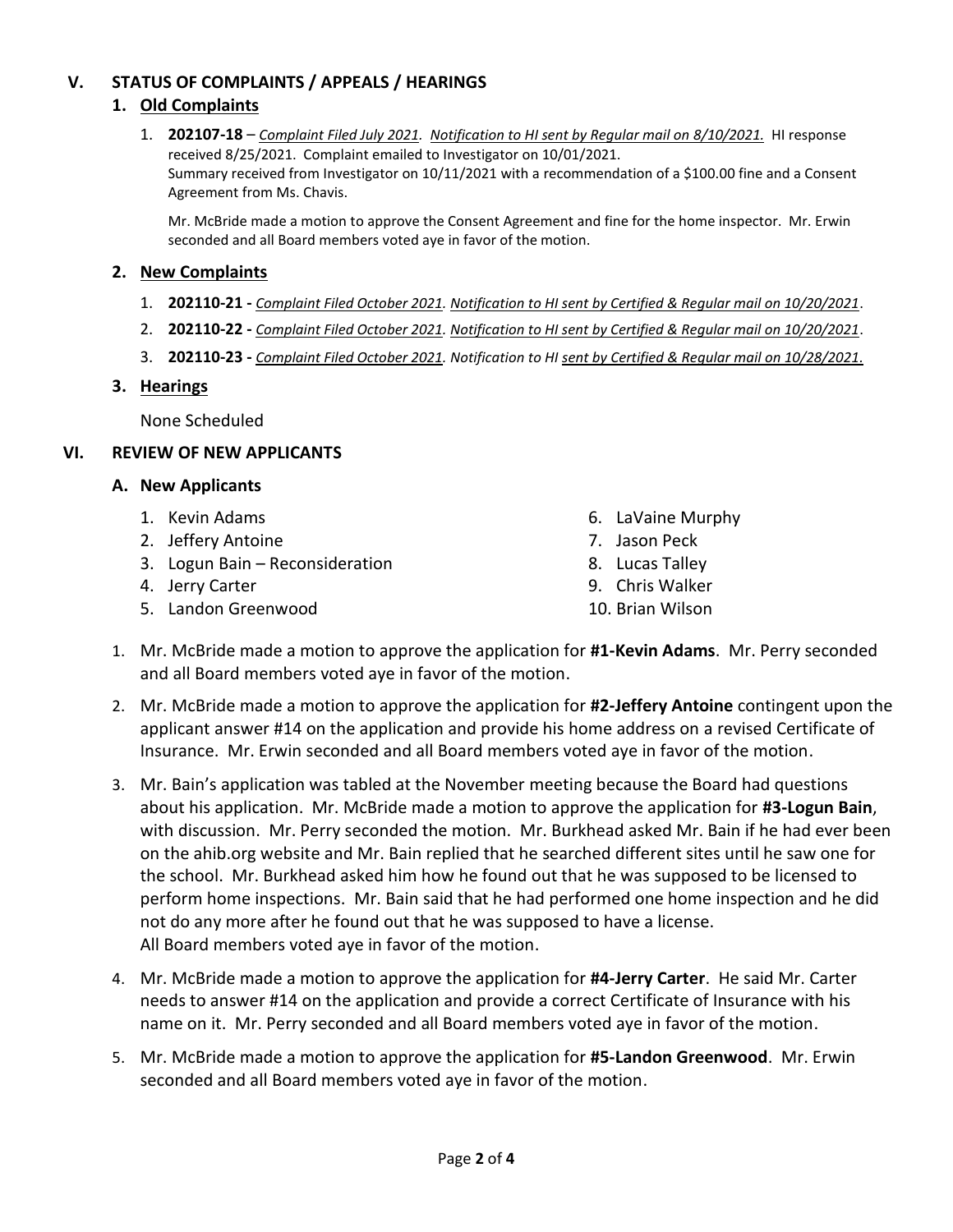- 6. Mr. McBride made a motion to approve the application **for #6-LaVaine Murphy**. Mr. Erwin seconded. Mr. Trammell asked Mr. Murphy if he had any CE courses and Mr. Murphy replied that he had. Mr. Burkhead asked him how many CE hours he takes each year and he replied 20 hours. All Board members voted aye in favor of the motion.
- 7. Mr. McBride made a motion to approve the application for **#7-Jason Peck** contingent upon him providing a corrected Certificate of Insurance with his home address. Mr. Perry seconded and all Board members voted aye in favor of the motion.
- 8. Mr. McBride made a motion to approve the application for **#8-Lucas Talley**. Mr. Perry seconded and all Board members voted aye in favor of the motion.
- 9. Mr. McBride made a motion to approve the application for **#9-Chris Walker** contingent upon Mr. Walker answering #21 on the application and emailing it to Ms. London. Mr. Perry seconded and all Board members voted aye in favor of the motion.
- 10. Mr. McBride made a motion to approve the application for **#10-Brian Wilson** contingent upon Mr. Wilson answering #21 on the application and emailing it to Ms. London. Mr. Perry seconded and all Board members voted aye in favor of the motion.

## **VII. CONTINUING EDUCATION / PRE-REGISTRATION COURSES**

## **A. CONTINUING EDUCATION**

**1. AAREI** Spring Seminar2022

| <b>COURSE NAME</b>                                           | <b>CREDIT HRS</b> |
|--------------------------------------------------------------|-------------------|
| Report Writing & Risk Management                             | 2 Hrs             |
| <b>Inspecting Old Electrical Systems</b>                     | 2 Hrs             |
| <b>Manufactured Housing</b>                                  | 2 Hrs             |
| Fundamentals of Fuel Gas & High Efficiency Appliance Venting | 2 Hrs             |
| Air Conditioning & Heat Pumps                                | 2 Hrs             |
| Foundation Problems & Identification                         | 2 Hrs             |
| Roof Materials Identification & Expected Life                | 2 Hrs             |

Mr. McBride made a motion to table the AAREI CE Courses until January. Mr. Perry seconded and all Board members voted aye in favor of the motion.

## **B. PRE-REGISTRATION**

## **2. AmeriSpec** – Renewal of 80-Hr Pre-Registration Course

| <b>COURSE NAME</b>          | <b>CREDIT HRS</b> | <b>Previous AHIB</b><br>Approval No. |
|-----------------------------|-------------------|--------------------------------------|
| AmeriSpec Technical Academy | 80 Hrs            | PR-2020-01                           |

Mr. McBride made a motion to approve the renewal of AmeriSpec's 80-Hr pre-registration Course. Mr. Erwin seconded and all Board members voted aye in favor of the motion.